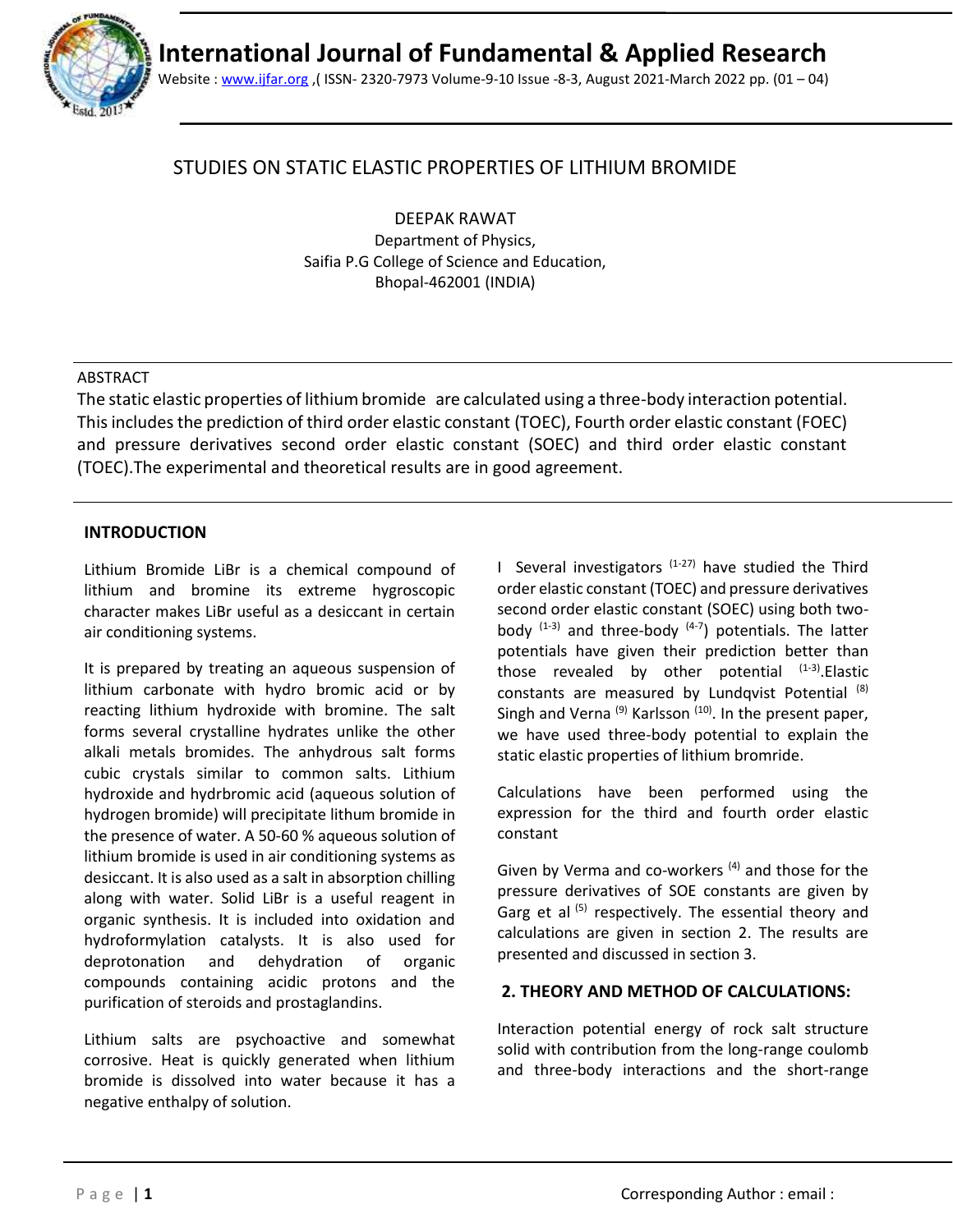

Website [: www.ijfar.org](http://www.ijfar.org/) ,( ISSN- 2320-7973 Volume-9-10 Issue -8-3, August 2021-March 2022 pp. (01 – 04)

repulsive and van der Waals dipole-dipole and dipole –quadrupole attractions is given by

W(r) =
$$
\alpha_m Z(Z+6
$$
 f(r))/r +[W<sub>1</sub>(r)+W<sub>2</sub>(r)] e<sup>2</sup>  
(1)

First term is the Coulomb interaction with a  $\alpha_m$  as the Madelung constant, Ze is the ionic charge and e is the electronic charge. Here  $r$  (= $r_0$ ) and  $r_1$  (= $2r_0$ ) are the first and second neighbor distances. f(r) is the three-body force parameter dependent on  $r.W_1$  and  $W_2$  are the short-range interactions defined as

 $W_1(r) = b\beta/e^2\beta_+$  exp(r<sub>+</sub> + r<sub>-</sub> -r)/ρ<sub>+-</sub> -C<sub>+-</sub>/r<sup>6</sup> - d<sub>+</sub>/r<sup>8</sup> (2)

 $W_2(r')=b\beta/e^2 \beta_{++}exp (2r_+ + r')/\rho_{++} + b\beta_{-}/e^2 exp (2r_{-} - r')$ r')/ρ<sub>--</sub> -(c<sub>++</sub> +c<sub>--</sub>)/r<sup>'6</sup> -(d<sub>++</sub> +d<sub>--</sub>)/r'<sup>8</sup> (3)

Where  $\beta_{ij} = 1 + (z_i/n_i) + (z_i/n_i)$ (4)

With  $n_i$  as the number of electrons in outermost orbit. Here, b and ρ are the repulsive strength and hardness parameters, respectively. In our calculations value of ionic radii  $(r_i)$  and van der Waals coefficients ( $c_{ii}$  and

 $d_{ij}$ )have been taken from Singh<sup>(9)</sup> and co-workers<sup>(11-</sup> <sup>19)</sup>.The values of  $\rho_{ij}$  for the rubidium chloride have been taken from Hafemeister and Flygare<sup>(20).</sup>The values of b for them have been evaluated from the equilibrium condition

$$
dW(r) / dr = 0
$$
 at r=r<sub>o</sub>

Using the values of f(r) obtained from the knowledge of overlap integral and its derivatives from the knowledge of overlap integral (5).

$$
f(r_0) = f_0 \exp(-r_0)\rho_+ = \epsilon_{+}S_{+}^2
$$
  
(6)

with  $f_0 = A_{+-}$  (1-2r<sub>+</sub>/r<sub>0</sub>) (7)

Values of overlap integral  $(S_{++})$  and constants  $(A_{++})$  are directly taken from<sup>(14)</sup>. Values of parameters ( $\rho_{ij}$ , b and  $f_0$ ) have been given in Table 1 together with the equilibrium nearest neighbour distance  $r_0$ , which is the only input data used for the calculation of the parameter b.

### **3. RESULT AND DISCUSSIONS**

**TABLE: 3.1 Values of input for ionic crystal.** 

|                | $r_0$            | $r_{+}$          | $r_{-}$          | $C_{11}$                                  | $C_{12}$        | $C_{44}$                                |
|----------------|------------------|------------------|------------------|-------------------------------------------|-----------------|-----------------------------------------|
| <b>CRYSTAL</b> |                  |                  |                  | $10^{11}$<br>dyne/<br>cm <sup>2</sup> (a) | $10^{11}$ dyne/ | $10^{11}$<br>dyne/<br>$\text{cm}^2$ (a) |
|                | $10^{-8}$ cm (a) | $10^{-8}$ cm (b) | $10^{-8}$ cm (b) |                                           | $cm2$ (a)       |                                         |
|                |                  |                  |                  |                                           |                 |                                         |
| LiBr           | 2.50             | 2.57             | 3.07             | 3.14                                      | 1.00            | 0.56                                    |

### **Table 3.2 Model Parameters for ionic solids**

| <b>CRYSTAL</b> | b (in $10^{-12}$ erg) | $^{\circ}$ (ref.)<br>τ÷. |
|----------------|-----------------------|--------------------------|
|                |                       |                          |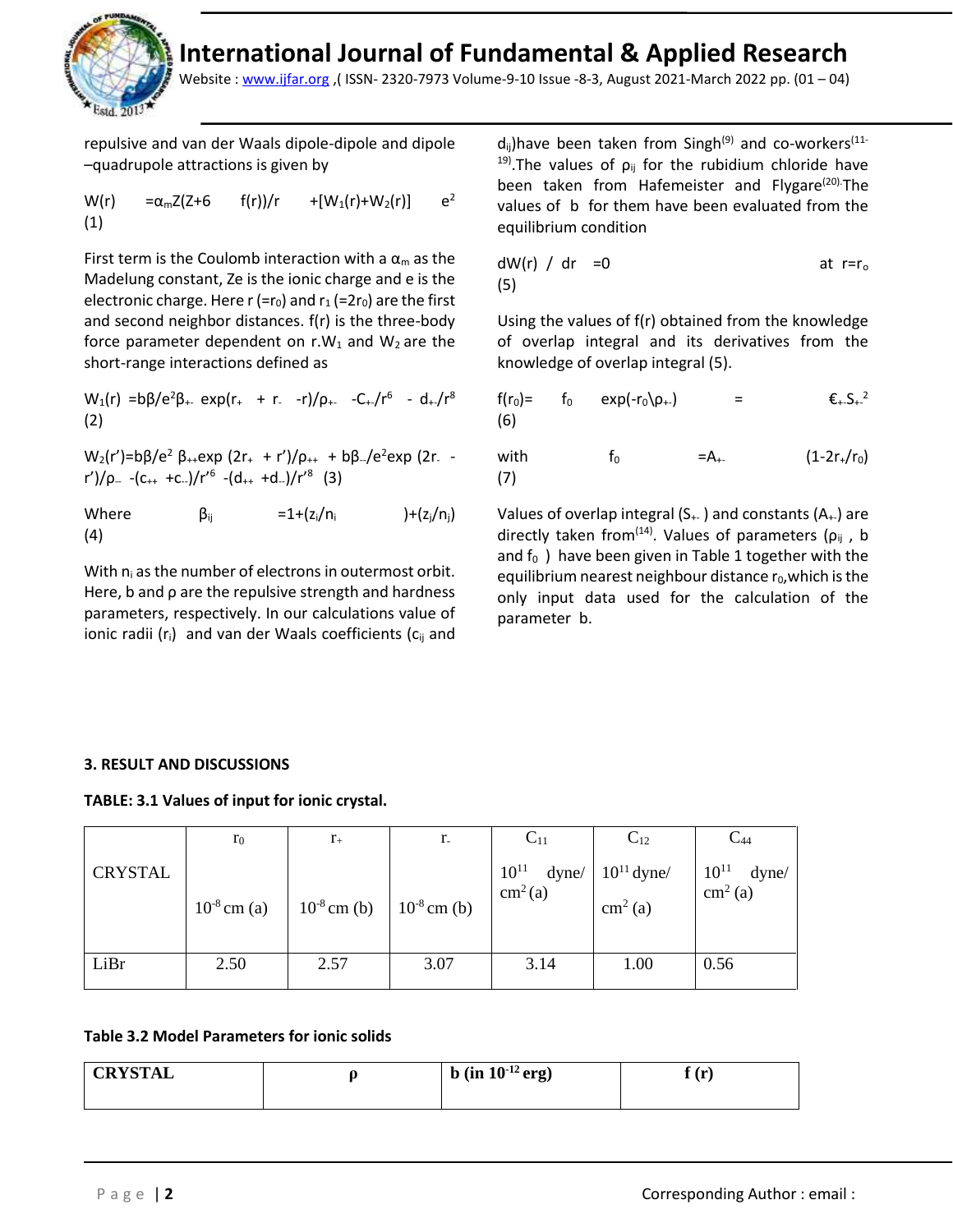

Website [: www.ijfar.org](http://www.ijfar.org/) ,( ISSN- 2320-7973 Volume-9-10 Issue -8-3, August 2021-March 2022 pp. (01 – 04)

| ---- | ∍. | $\cdot$ | $\frac{1}{2} \left( \frac{1}{2} \right) \left( \frac{1}{2} \right) \left( \frac{1}{2} \right) \left( \frac{1}{2} \right) \left( \frac{1}{2} \right)$ |
|------|----|---------|------------------------------------------------------------------------------------------------------------------------------------------------------|
|      |    |         |                                                                                                                                                      |

### **Table 3.3 Third order elastic constants (TOECs) 10<sup>11</sup>dyne/cm<sup>2</sup> for ionic crystals.**

| <b>Crystal</b> | U <sub>111</sub> | $U_{112}$ | $C_{166}$ | $C_{123}$ | U <sub>144</sub> | $C_{456}$ |
|----------------|------------------|-----------|-----------|-----------|------------------|-----------|
| LiBr           | $-2.15$          | $-1.36$   | $-1.45$   | $-1.23$   | $-1.30$          | $-1.25$   |

### **Table-3.4 Calculated values of fourth order elastic constants (FOECs) (in 10<sup>11</sup> dyne/cm2) for ionic crystals**.

| $\vert$ Crystal $\vert$ C <sub>1111</sub> |              | $C_{1112}$ | $C_{1166}$ | $C_{1122}$ | $C_{1266}$ | $C_{4444}$ | $C_{1123}$ | $C_{1144}$ | $C_{1244}$ | $C_{1456}$ | <b>C</b> 4466 |
|-------------------------------------------|--------------|------------|------------|------------|------------|------------|------------|------------|------------|------------|---------------|
| LiBr                                      | 32.52<br>ے ت | 7.82       | 7.95       | 8.87       | 8.88       | 8.87       | 8.00       | 7.26       | 7.28       |            | 7.01          |

### **Table 3.5 Pressure Derivatives of Second Order Elastic Constants (SOECs) (10<sup>8</sup>dyne /cm<sup>2</sup> ).**

| <b>Crystal</b> | $dc'$ 44 /dp | ds' /dp | dk'/dp |
|----------------|--------------|---------|--------|
| LiBr           | 1.48         | 0.50    | 6.50   |

| Table 3.6: Calculated values of pressure derivatives of third order elastic constants (TOECs). |  |  |  |  |
|------------------------------------------------------------------------------------------------|--|--|--|--|
|------------------------------------------------------------------------------------------------|--|--|--|--|

| <b>Crystals</b> | $dc$ 111/dp | $\bf{d}$ C 112/dp | $\mathbf{d}$ C 116/dp | $dC_{123/dp}$ | $\bf{d}$ C 144/dp | $\mathbf{d}$ C 456/dp |
|-----------------|-------------|-------------------|-----------------------|---------------|-------------------|-----------------------|
| LiBr            | $-75.57$    | $-45.68$          | $-43.57$              | -44.48        | $-46.16$          | $-44.11$              |

The model parameters listed in Table 3.1 have been used to evaluate the various –order derivatives of the short-range interactions. $A_i$ , Bi, Ci, Di (i=1, 2). Those parameters are the same as those defined by Verma and co-workers<sup>4</sup> except for the difference that we have included the effect of short range Vander Waals attraction and represented the overlap repulsion by the HF potential. With the knowledge of parameters and input data we have calculated the values of third, fourth order elastic constants using their relevant expressions reported (4, 5).

Results obtained in the table are in good agreement with the experimental results which shows that the agreement between experimental and our theoretical results are better.

#### **REFERENCES:**